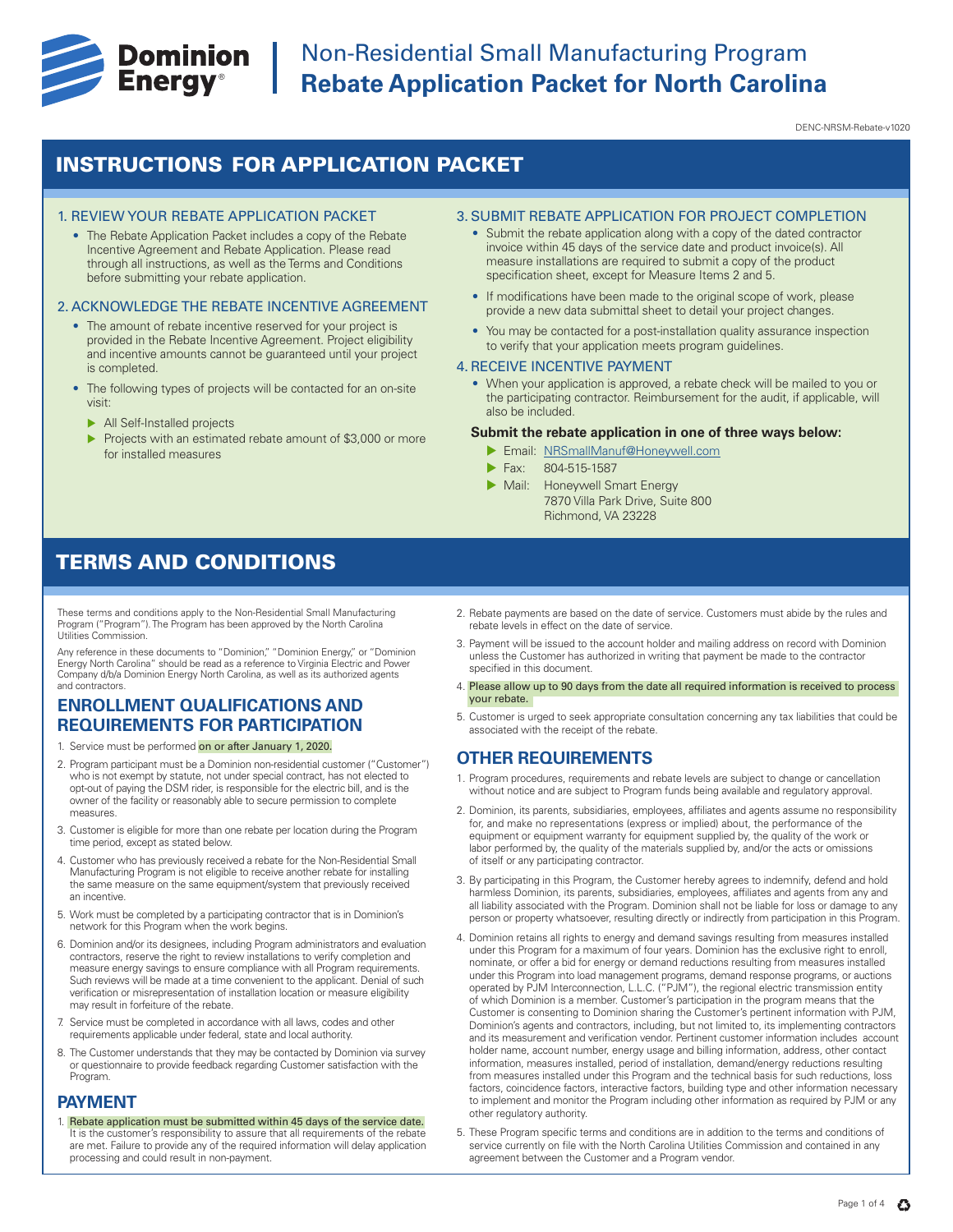

## **NON-RESIDENTIAL SMALL MANUFACTURING PROGRAM REBATE INCENTIVE AGREEMENT**

#### **[Date]**

**[Customer Contact Name] [Customer Company Name] [Customer Street Address] [Customer City, State and Zip Code]**

Thank you for your interest in participating in Dominion Energy North Carolina's Non-Residential Small Manufacturing Program, implemented by Honeywell Smart Energy. We are pleased to inform you that the project listed below has been approved based on the planned installation of measures you have supplied. The estimated rebate incentive below is valid until 12 months from date listed above, with the possibility of an extension if you have made substantial efforts toward completion of the project. Work must be completed, and Rebate Application Packet received with supporting documentation within 45 days of your project's completion date or the Program commitment to you will expire.

**Project Location: [Customer Site Name/Location] Estimated Measure Installation Incentive: \$ Estimated Audit Cost Reimbursement: \$ Total Estimated Rebate Incentive: \$**

#### **Below is a list of approved measures:**

- Efficient Compressed Air Nozzles
- Compressed Air Leak Repair
- No-loss Condensate Drains
- Additional Compressed Air Storage
- Compressor Pressure Setpoint Reduction
- Low Pressure Drop Filter
- Heat of Compression Dryer
- Cycling Refrigerated Dryer
- Desiccant Dryer Dewpoint Controls
- VFD Air Compressor
- Downsized VFD Compressor

The estimated rebate incentive represents the maximum incentive for the proposed project based on the approved value of each proposed measure at the time of this reservation of funds, and these measure values are subject to change. The actual incentive paid is contingent on the approved value of each installed measure at the time of project completion, which may be verified by a site inspection. You as the customer are responsible for the contractor's work and costs not covered by the incentive. See the Rebate Application for program Terms and Conditions and please note that all program procedures, requirements and rebate levels are subject to change or cancellation without notice and are subject to program funds being available and regulatory approval.

When the project is complete, you must ensure that all documents provided in the Rebate Application Checklist are submitted. If the final project is different than what was originally submitted, please provide a new data submittal sheet. The invoice should include a description of the equipment installed, quantity, and unit price (e.g. material price per fixture, motor, etc.). Material and labor should be indicated separately. If you are requesting an audit cost reimbursement, the audit cost should be indicated separately on the invoice or may be submitted as a separate invoice.

Additionally, please be aware that you may receive a survey regarding your satisfaction with the Program, and you may be asked to have your equipment verified by a Dominion Energy contractor at a time that is convenient for you. These are great opportunities for you to communicate the value of Dominion Energy's rebate offerings in your decision to have this energy-saving work performed. Your positive feedback will help ensure energy efficiency rebates are available to customers in the future. If you have any questions, please call 888-366-8280.

Sincerely,

Ken Previs Senior Program Coordinator Honeywell Smart Energy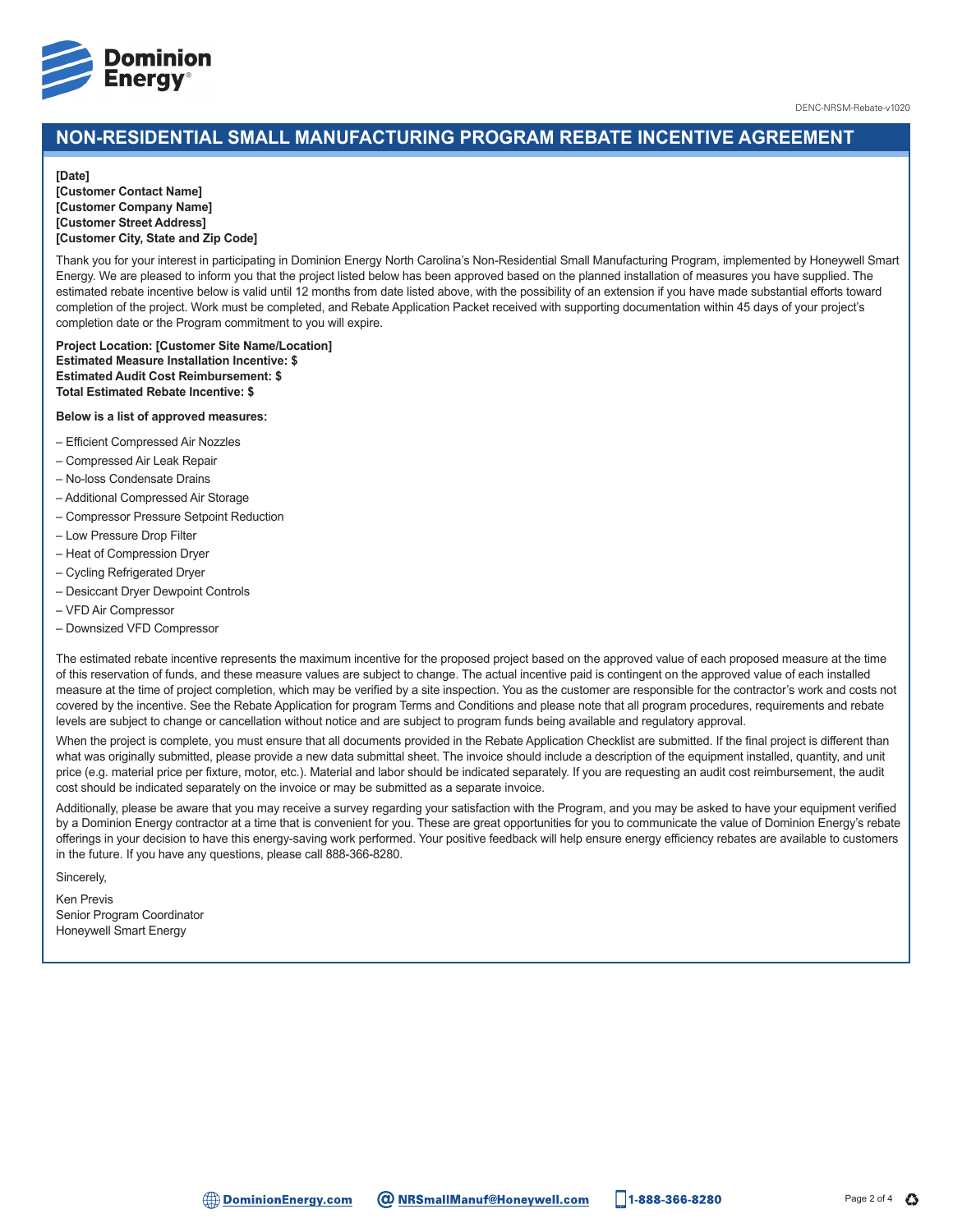

DENC-NRSM-Rebate-v1020

# North Carolina Non-Residential Small Manufacturing Program REBATE APPLICATION

| .<br>(ກ<br>APPLICATION CHECKLI | Complete the checklist below and submit all required documents. Rebate cannot be processed with any missing information or blank fields.<br>Who is submitting this rebate application? Customer Contractor<br>(YOUR INITIALS) HAVE READ THE INSTRUCTIONS AND TERMS AND CONDITIONS ON PAGE 1.<br>Completed entire rebate application.<br>Attached the final data submittal sheet.<br>Attached a copy of the dated invoice from the contractor who performed the work. Audit cost, if applicable,<br>must be included as a line item or a separate invoice.<br>Attached a copy of the invoice for any product purchased.<br>Included the product specification sheet for any product purchased, except for Measure Items 2 and 5.<br>1. Email: NRSmallManuf@Honeywell.com<br>✔ Submit in one of three ways:<br>2. Fax: 804-515-1587<br>3. Mail: Honeywell Smart Energy<br>7870 Villa Park Drive, Suite 800<br>Richmond, VA 23228 |                                                                                                                                   |                                                                                                                                                          |  |                                                        |                                        |           |  |  |  |
|--------------------------------|--------------------------------------------------------------------------------------------------------------------------------------------------------------------------------------------------------------------------------------------------------------------------------------------------------------------------------------------------------------------------------------------------------------------------------------------------------------------------------------------------------------------------------------------------------------------------------------------------------------------------------------------------------------------------------------------------------------------------------------------------------------------------------------------------------------------------------------------------------------------------------------------------------------------------------|-----------------------------------------------------------------------------------------------------------------------------------|----------------------------------------------------------------------------------------------------------------------------------------------------------|--|--------------------------------------------------------|----------------------------------------|-----------|--|--|--|
|                                | Service Name on Dominion Energy Account:<br>Service Address:                                                                                                                                                                                                                                                                                                                                                                                                                                                                                                                                                                                                                                                                                                                                                                                                                                                                   |                                                                                                                                   |                                                                                                                                                          |  |                                                        | <b>Dominion Energy Account Number:</b> |           |  |  |  |
|                                | City:<br>Key Contact Name:                                                                                                                                                                                                                                                                                                                                                                                                                                                                                                                                                                                                                                                                                                                                                                                                                                                                                                     | State:                                                                                                                            | Zip Code:                                                                                                                                                |  |                                                        | <b>REBATE PAYMENT METHOD</b>           |           |  |  |  |
|                                | Email Address:                                                                                                                                                                                                                                                                                                                                                                                                                                                                                                                                                                                                                                                                                                                                                                                                                                                                                                                 |                                                                                                                                   | (Your Initials) understand that my rebate<br>incentive in the amount of \$ _______ will be paid<br>directly to the contractor specified in this document |  |                                                        |                                        |           |  |  |  |
| ш<br>$\overline{\cap}$         | Phone Number:                                                                                                                                                                                                                                                                                                                                                                                                                                                                                                                                                                                                                                                                                                                                                                                                                                                                                                                  |                                                                                                                                   |                                                                                                                                                          |  |                                                        |                                        |           |  |  |  |
| STOMER                         |                                                                                                                                                                                                                                                                                                                                                                                                                                                                                                                                                                                                                                                                                                                                                                                                                                                                                                                                |                                                                                                                                   | and recognize that I have received the equivalent value<br>of this amount through services provided, unless I                                            |  |                                                        |                                        |           |  |  |  |
|                                | Please select one: I<br>lease this non-residential facility.<br>own                                                                                                                                                                                                                                                                                                                                                                                                                                                                                                                                                                                                                                                                                                                                                                                                                                                            |                                                                                                                                   |                                                                                                                                                          |  | check here $\Box$ to have the rebate check sent to me. |                                        |           |  |  |  |
| <u>ನ</u>                       | The following question is optional:                                                                                                                                                                                                                                                                                                                                                                                                                                                                                                                                                                                                                                                                                                                                                                                                                                                                                            | Did the rebate incentive offered by Dominion Energy have any influence in your decision to have the work performed? ■ Yes<br>  No |                                                                                                                                                          |  |                                                        |                                        |           |  |  |  |
|                                | By signing this application, I agree to the above terms and conditions. I certify that I am the Dominion Energy North Carolina customer and owner or lessee of the business<br>described above, and that I am authorized to take action on the Dominion Energy account listed above.                                                                                                                                                                                                                                                                                                                                                                                                                                                                                                                                                                                                                                           |                                                                                                                                   |                                                                                                                                                          |  |                                                        |                                        |           |  |  |  |
|                                | <b>Customer Name (please print)</b>                                                                                                                                                                                                                                                                                                                                                                                                                                                                                                                                                                                                                                                                                                                                                                                                                                                                                            | <b>Customer Signature</b>                                                                                                         |                                                                                                                                                          |  |                                                        |                                        | Date      |  |  |  |
|                                | Company Name:                                                                                                                                                                                                                                                                                                                                                                                                                                                                                                                                                                                                                                                                                                                                                                                                                                                                                                                  |                                                                                                                                   |                                                                                                                                                          |  |                                                        | Technician Name:                       |           |  |  |  |
|                                | <b>Company Street Address</b>                                                                                                                                                                                                                                                                                                                                                                                                                                                                                                                                                                                                                                                                                                                                                                                                                                                                                                  |                                                                                                                                   |                                                                                                                                                          |  |                                                        | Service Date:                          |           |  |  |  |
|                                | City:                                                                                                                                                                                                                                                                                                                                                                                                                                                                                                                                                                                                                                                                                                                                                                                                                                                                                                                          |                                                                                                                                   |                                                                                                                                                          |  |                                                        | State:                                 | Zip Code: |  |  |  |
| CONTRACTOR DETAILS             | Company Phone:<br>Email Address:                                                                                                                                                                                                                                                                                                                                                                                                                                                                                                                                                                                                                                                                                                                                                                                                                                                                                               |                                                                                                                                   |                                                                                                                                                          |  |                                                        |                                        |           |  |  |  |
|                                |                                                                                                                                                                                                                                                                                                                                                                                                                                                                                                                                                                                                                                                                                                                                                                                                                                                                                                                                |                                                                                                                                   |                                                                                                                                                          |  |                                                        |                                        |           |  |  |  |
|                                | <b>Technician Signature</b>                                                                                                                                                                                                                                                                                                                                                                                                                                                                                                                                                                                                                                                                                                                                                                                                                                                                                                    |                                                                                                                                   | Date                                                                                                                                                     |  |                                                        |                                        |           |  |  |  |